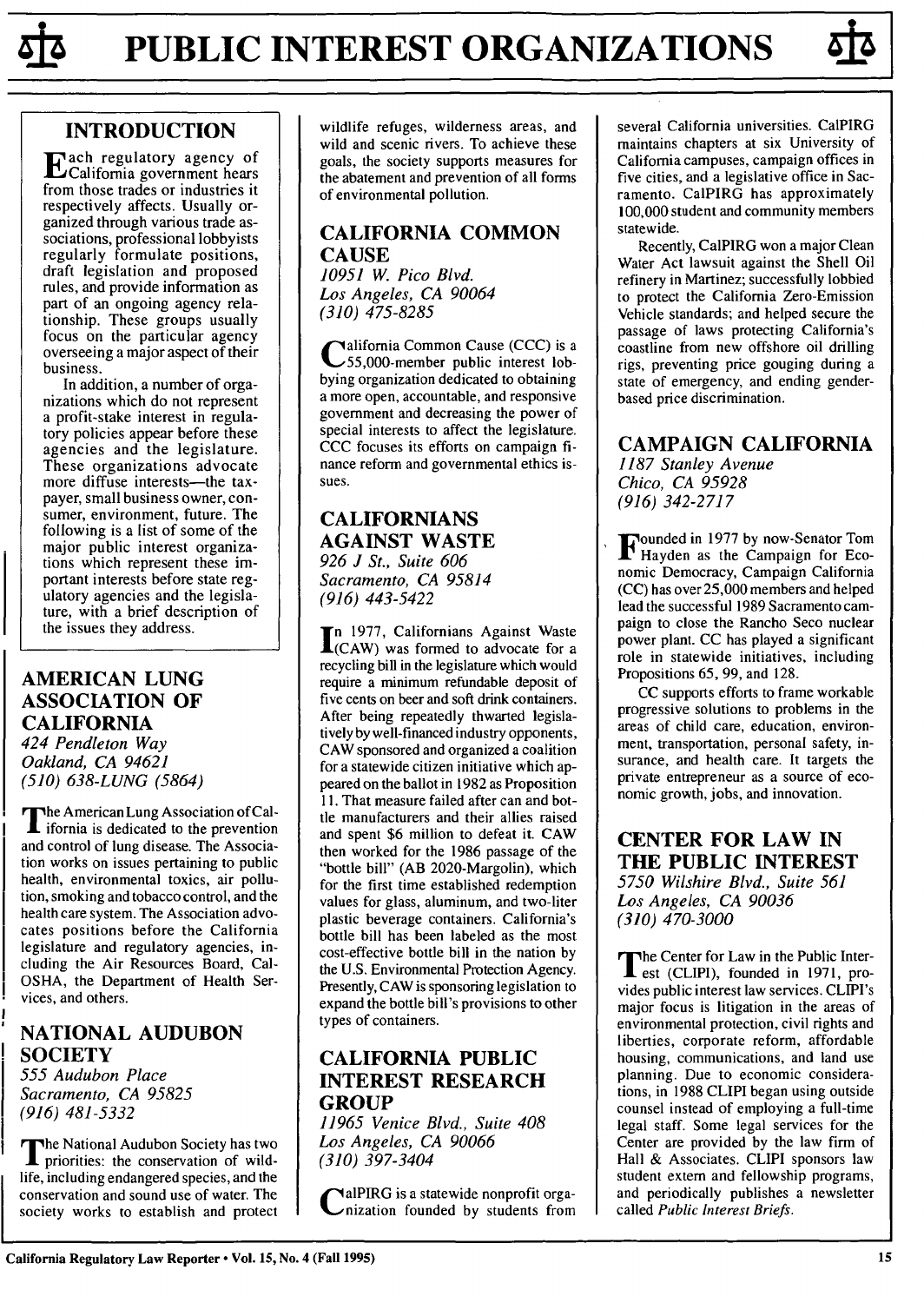#### **CENTER FOR PUBLIC INTEREST LAW**

*University of San Diego School of Law 5998 Alcald Park San Diego, CA 92110 (619) 260-4806*

**C** reated in **1980,** the Center for Public Interest Law (CPIL) is an academic center of research, teaching, learning, and advocacy in regulatory and public interest law based at the University of San Diego School of Law.

Each year, approximately 45 students participate as CPIL interns for academic credit. Students in the Center attend a yearlong course entitled *California Administrative Law and Practice,* in which they study the substantive law governing agencies which regulate business, trades, professions, and the environment. As part of their coursework, CPIL interns are assigned to monitor California agencies **by** attending meetings and hearings and tracking legislation and litigation pertaining to those agencies. Throughout the year, the interns contribute written reports of the activities of their assigned agencies; these reports are published in the *California Regulatory Law Reporter,* the only legal journal of its kind in the nation. After a year of agency monitoring, students may choose clinic projects involving active participation in rulemaking, litigation, legislation, or writing.

In addition to its academic program, CPIL has an advocacy component. CPIL's professional staff consists of public interest litigators, research attorneys, and legislative advocates; they regularly represent the public interest in a variety of fora, including the courts, the legislature, and administrative agencies.

The goal of the Center for Public Interest Law is to make the regulatory functions of state government more efficient, visible, and accountable **by** serving as a public monitor of state administrative agencies, and **by** representing otherwise unrepresented interests in government and legal proceedings.

The Center, which is headquartered in San Diego and maintains a branch office in Sacramento, is funded **by** the University, foundation and government grants, and gifts-including the Price Chair in Public Interest Law endowment donated **by** philanthropists Sol and Helen Price in November **1990.**

#### **CONSUMER ACTION**

*116 New Montgomery St., Ste. 223 San Francisco, CA 94105 (415) 777-9635 (Consumer Hotline) (415) 777-9648 (Business Office)*

**Tonsumer Action (CA) is a nonprofit** consumer advocacy and education organization formed in **1971.** Most of its **1,500** members reside in northern California but significant growth has taken place in southern California in recent years; **CA** is based in San Francisco but maintains a branch office in downtown Los Angeles. **CA** is a multi-issue group which since 1984 has focused its work in the banking and telecommunications industries.

**CA** has filed petitions with and appeared before the California Public Utilities Commission in the field of telephone rates. Statewide pricing surveys are published periodically comparing the rates of equal-access long distance companies and the prices of services offered **by** financial institutions. **CA** publishes a *Consumer Services Guide* which lists agencies and groups offering services to consumers and assisting with complaints. **A** free consumer complaint/information switchboard is provided **by CA,** and the group publishes a regular newsletter which includes its pricing surveys.

#### **CONSUMERS FIRST**

*P.O. Box 2346 Orinda, CA 94653 (510) 253-1937*

**CONSUMERS** First is a consumer educa-**C**tion and advocacy organization that represents taxpayers who are residential and small business consumers. The organization provides the nexus between consumers and commerce **by** working with government and business to bring fairness to the competitive marketplace. Consumers First provides technical advice to regulators, elected officials, government agencies, public interest organizations, and businesses, and periodically authors public **pol**icy commentaries for publication.

Consumers First advocates the interests of individuals and organizations, including homeowners, renters, consumer activists, community leaders, senior citizens, disability groups, small business owners, and entrepreneurs. This broadbased, grass-roots association is active in providing information and participating in the governmental process. Consumers First conducts education and training forums on important regulatory, legislative, and public policy issues that have a broad impact on society.

Consumers First represents consumers in such matters as electrical, natural gas, and telecommunications utilities regulation; banking and financial services; cable television; the regulation of business, trades, and professions; Information Age technologies; privacy and credit reporting; public policy information; and government efficiency and reform.

#### **CONSUMERS UNION**

*1535 Mission Street San Francisco, CA 94103 (415) 431-6747*

**Vonsumers Union (CU), one of the** largest consumer organizations in the nation, is a consumer advocate on a wide range of issues in both federal and state forums. CU publishes *Consumer Reports,* with a national circulation of approximately five million.. Historically, CU's West Coast Regional Office has been very active in California consumer issues ranging from the proper implementation of Proposition 103 to banking regulation reform.

#### **ENVIRONMENTAL DEFENSE FUND**

*Rockridge Market Hall 5655 College Ave., Suite 304 Oakland, CA 94618 (510) 658-8008*

**The Environmental Defense Fund** (EDF) was formed in 1967 by a group of Long Island scientists and naturalists concerned that DDT was poisoning the environment. EDF was a major force behind the 1972 federal ban of DDT.

Staffed by scientists, economists, and attorneys, EDF is now a national organization working to protect the environment and the public health. Through extensive scientific and economic research, **EDF** identifies and develops solutions to environmental problems. EDF currently concentrates on four areas of concern: energy, toxics, water resources, and wildlife.

#### **ENVIRONMENTAL LAW FOUNDATION**

*1736 Franklin Street, 8th Floor Oakland, CA 94612 (510) 208-4555*

he Environmental Law Foundation (ELF) was incorporated on Earth Day 1991 to improve environmental quality for those most at risk from environmental threats, particularly the inner city and communities of color, children, and work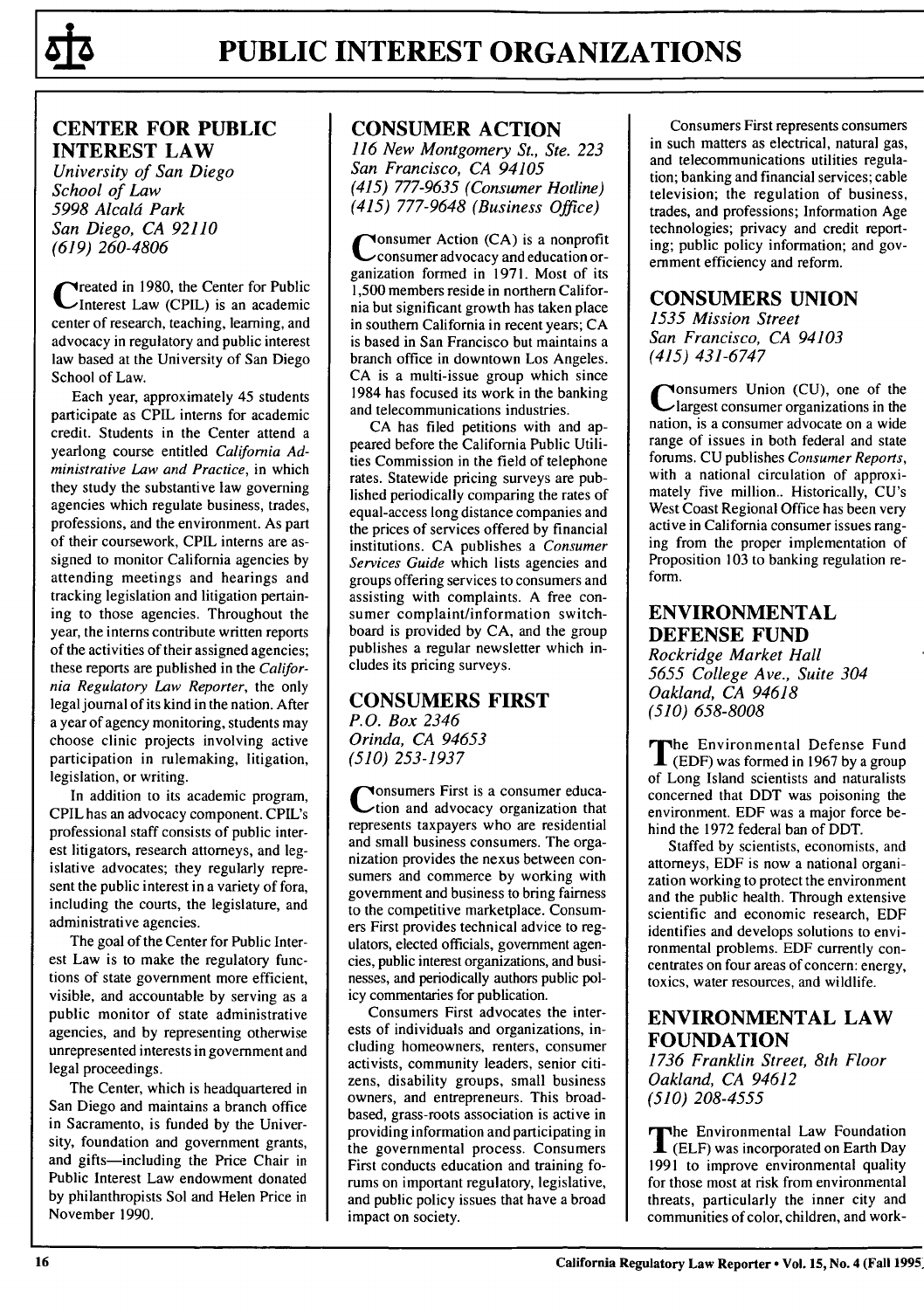ers. ELF is not a law firm, but provides legal advice and assistance, as well as access to information on and strategies for enforcement of environmental, toxics, and community right-to-know laws. ELF complements the approach of environmental law firms by enforcing existing environmental regulations, providing a bridge of direct service to people in need, and serving as a critical link between atrisk communities and the legal, scientific, financial, and other resources they need to effectively address environmental problems.

### **FIRST AMENDMENT PROJECT**

*1736 Franklin Street, 8th Floor Oakland, CA 94612 (510) 208-7744*

**The First Amendment Project (FAP) is** a nonprofit public interest law firm established in **1991** to protect, defend, and further Californians' rights to participate in and know about government activities and speak and write freely about public issues. FAP provides legal representation to individuals, groups, journalists, and others who need help in enforcing the federal Freedom of Information Act, the California Public Records Act, and the state's open meeting laws.

FAP also defends people and groups who are sued for exercising their first amendment rights to participate in government and speak out on public issues. FAP has successfully used California's anti-SLAPP law (Strategic Litigation Against Public Participation), securing court orders dismissing lawsuits brought to punish people for exercising their rights and awarding the victims all of their costs and attorneys' fees.

#### **FUND FOR ANIMALS**

*Fort Mason Center, Bldg. C San Francisco, CA 94123 (415) 474-4020*

ounded in 1967, the Fund for Animals (FFA) works for wildlife conservation and to combat cruelty to animals locally, nationally, and internationally. Its motto is "We speak for those who can't." The Fund's activities include legislation, litigation, education, and confrontation. FFA has divisions in eighteen states, 200,000 members nationwide, and a \$2 million annual budget. It also runs a 4.5-acre Wildlife Rehabilitation Center in Ramona, California. The Fund's New York founder, Cleveland Amory, continues to serve without salary as president and chief executive officer.

## **LEAGUE FOR COASTAL PROTECTION**

*22350 Carbon Mesa Road Malibu, CA 90265 (310) 456-6605*

**Neated in 1981, the League for Coastal C** Protection (LCP) is a coalition of citizen organizations and individuals working to preserve California's coast. It is the only statewide organization concentrating all its efforts on protecting the coast. The League maintains a constant presence before the California Coastal Commission.

#### **NATURAL RESOURCES DEFENSE COUNCIL**

*71 Stevenson St., Suite 1825 San Francisco, CA 94105 (415) 777-0220*

The Natural Resources Defense Counl'une ivatural resource = -------<br>cil (NRDC) is a nonprofit environmental advocacy organization with a nationwide membership in excess of 170,000 individuals, more than 30,000 of whom reside in California. NRDC's stated goal is a world in which human beings live in harmony with the environment, a harmony NRDC believes is predicated on two ethical imperatives: human health (including pure air and water and safe food for every human being) and a belief in the sanctity of the natural environment.

Since 1972, NRDC's western office in San Francisco has been active on a wide range of California, western, and national environmental issues. NRDC focuses on six program areas: air and energy; water and coastal; land; international and nuclear; public health; and urban. On behalf of the underrepresented interests of environmental integrity, NRDC attorneys and scientists appear before numerous state and federal forums.

NRDC has been a leading force in seeking to combat global warming through enhanced energy conservation and renewable energy alternatives to new fossil fuel power plants and offshore oil drilling. NRDC has actively pursued resource-conserving land use policies in California's coastal counties and federally-managed lands. Notable recent achievements include leadership of coalitions that have developed broadly-supported federal legislative initiatives on pesticide regulation and efficiency standards for household appliances. Forest, desert, and prairie protection and cooperation with environmental groups in the former Soviet Union are taking on growing significance within the organization.

NRDC's unique commitment to urban ecological issues and "environmental justice" is reflected in the growing activities of its branch office in downtown Los Angeles, which opened in October 1989. NRDC headquarters is located in New York City, with an additional branch office in Washington, D.C.

#### **NETWORK PROJECT/ PROPOSITION 103 ENFORCEMENT PROJECT**

*10951 W. Pico Blvd., Third Floor Los Angeles, CA 90064 (310) 475-0883*

**F**ounded in 1985, the Network Project is a nonprofit, citizen-supported consumer research and protection organization. Utilizing the tools of legal advocacy, policy research and development, and public education campaigns, the Network Project has developed a broad consumer agenda, including an ongoing joint investigation with consumer advocate Ralph Nader of billing errors involving medical, utility, credit card, and other industries.

Network Project's Proposition 103 Enforcement Project has assumed responsibility for ensuring the implementation of Proposition 103, the insurance reform initiative approved **by** the voters in **1988.** Since the passage of Proposition 103, over six million Californians have received a total of \$775 million in rate rollbacks; further, the initiative has blocked between \$4-\$6 billion in rate increases. Judicial and regulatory challenges by insurance companies to many of the initiative's key provisions have delayed its full implementation. The Proposition 103 Enforcement Project was created in July 1993 to represent the public's interest in Proposition 103 and other insurance-related matters before legal and legislative tribunals.

## **PACIFIC LEGAL FOUNDATION**

*2151 River Plaza Dr., Suite 305 Sacramento, CA 95833 (916) 641-8888*

**The Pacific Legal Foundation (PLF) is**  $\blacksquare$  a public interest law firm which sup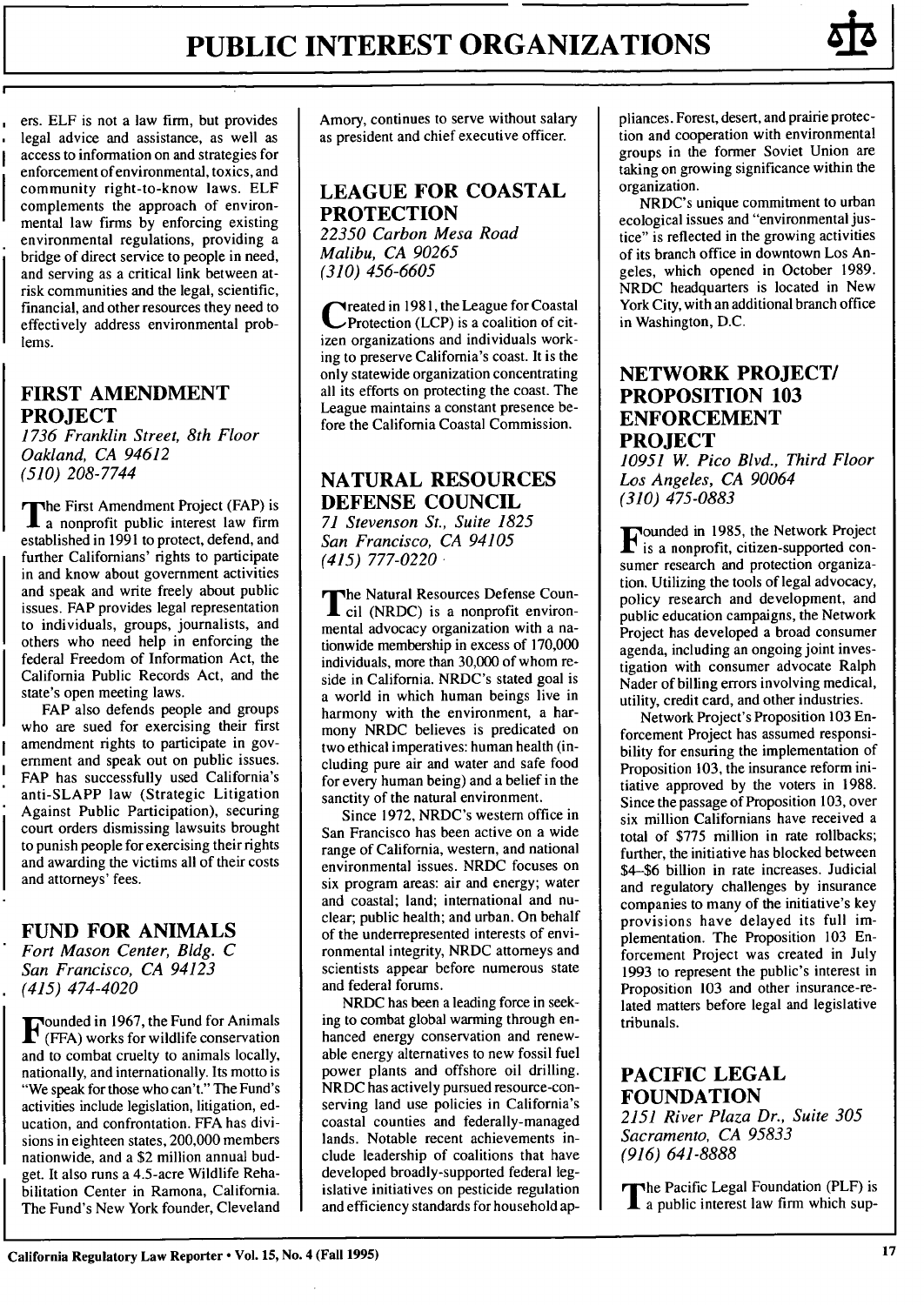ports free enterprise, private property rights, and individual marketplace freedom. PLF has been particularly active and influential in defending the rights of owners whose ability to benefit economically from their property has been circumscribed by government regulations. The firm has also fiercely defended Proposition 13's limits on taxation.

#### **PLANNING AND CONSERVATION LEAGUE**

*926 J Street, Suite 612 Sacramento, CA 95814 (916) 444-8726*

**T** the Planning and Conservation League (PCL) is a nonprofit statewide alliance of thousands of individual citizens and more than **150** conservation organizations devoted to promoting sound environmental legislation in California. Located in Sacramento, PCL actively lobbies for legislation to preserve California's coast; prevent dumping of toxic wastes into air, water, and land; preserve wild and scenic rivers; and protect open space and agricultural land.

PCL is the oldest statewide environmental lobbying group. Founded in **1965 by** a group of citizens concerned about uncontrolled development throughout the state, PCL has fought for over two decades to develop a body of resource-protective environmental law which will keep the state beautiful and productive.

Since its creation, PCL has been active in almost every major environmental effort in California and a participant in the passage of numerous pieces of significant legislation, including the California Environmental Quality Act, the Coastal Protection Law, the act creating the Bay Conservation and Development Commission, the Lake Tahoe Compact Act, the Energy Commission Act, the Wild and Scenic Rivers Act, and laws which enhance the quality of urban environments.

PCL is supported **by** individual and group membership fees, with a current membership of more than **9,500** individuals. PCL established its nonprofit, tax-deductible PCL Foundation in **1971,** which is supported **by** donations from individuals, other foundations, and government grants. The Foundation specializes in research and public education programs on a variety of natural resource issues. It has undertaken several major projects, including studies of the California coast, water quality, river recreation industries, energy pricing, land use, the state's environmental budget, and implementation of environmental policies.

### **PUBLIC ADVOCATES**

*1535 Mission St. San Francisco, CA 94103 (415) 431-7430*

**P**ublic Advocates, Inc. (PA) is a nonprofit public interest law firm whose mission is to fight the persistent, underlying causes and effects of poverty and discrimination against low-income, minority, and immigrant residents of California. PA has concentrated its efforts in the areas of education, employment, health, homelessness, insurance, public utilities, and banking. Since its founding in 1971, PA has filed over 100 class action suits and represented more than 70 organizations, including the NAACP, the League of United Latin American Citizens, the Filipino-American Political Association, Chinese for Affirmative Action, the National Organization for Women, and the World Institute of Disability. In addition, PA has helped to form major and now independent organizations such as the Health Access Coalition, Latino Issues Forum, Urban Strategies Council, and HomeBase.

#### **PUBLIC INTEREST CLEARINGHOUSE** *100 McAllister St. San Francisco, CA 94102-4978 (415) 255-1714*

**The Public Interest Clearinghouse** (PIC) is a resource and coordination center for public interest law and statewide legal services. **PIC** is partially sponsored by six California law schools: Hastings College of the Law, University of Santa Clara School of Law, Golden Gate School of Law, UC Davis School of Law, UCLA School of Law, and the University of San Francisco School of Law. The Clearinghouse is also funded by the California Legal Services Trust Fund and a subgrant from the Legal Services Corporation.

Through the Legal Services Coordination Project, PIC serves as a general resource center for all legal services programs in California and other states in the Pacific region. Services include coordinating project directors' meetings, publishing a monthly *Legal Services Bulletin* and calendar of events, and offering technical assistance and information on funding sources and regulations.

PIC's Public Interest Computer Project established and maintains Legal Aid/Net,

a national information and communications computer network for legal service providers and other public interest poverty law practitioners containing information on health, public benefits, and housing issues.

PIC's biweekly *Public Interest Employment Report* lists positions for a variety of national, state, and local public interest organizations, including openings for attorneys, administrators, paralegals, and fundraisers. There is no charge for listing jobs in the employment report.

PIC's Public Interest Law Program, currently operative at seven participating northern California law schools, is designed to help public interest law students survive law school "with their goals and ambitions intact." The program prepares students for careers in public service through a combination of coursework, individual academic and career counseling, and practical experience. The program also publishes a monthly newsletter, *The Public Interest Advocate.* **PIC** anticipates expanding this program to southern California law schools in the near future.

### **SIERRA CLUB**

*Legislative Office 923 Twelfth St., Suite 200 Sacramento, CA 95814 (916) 557-1100*

**T**he Sierra Club has 145,000 members in California and over 550,000 members nationally, and works actively on environmental and natural resource protection issues. The Club is directed by volunteer activists.

In California, Sierra Club has thirteen chapters, some with staffed offices. Sierra Club maintains a legislative office in Sacramento to lobby on numerous state issues, including toxics and pesticides, air and water quality, parks, forests, land use, energy, coastal protection, water development, and wildlife. In addition to lobbying the state legislature, the Club monitors the activities of several state agencies, including the Air Resources Board, Coastal Commission, Department of Health Services, and Department of Parks and Recreation. The Sacramento office publishes a quarterly newsletter, *Green Slate,* which is supplemented by a monthly legislative bulletin. The Sierra Club Committee on Political Education is the Club's political action committee, which endorses candidates and organizes volunteer support in election campaigns.

The Sierra Club maintains national headquarters in San Francisco, and oper